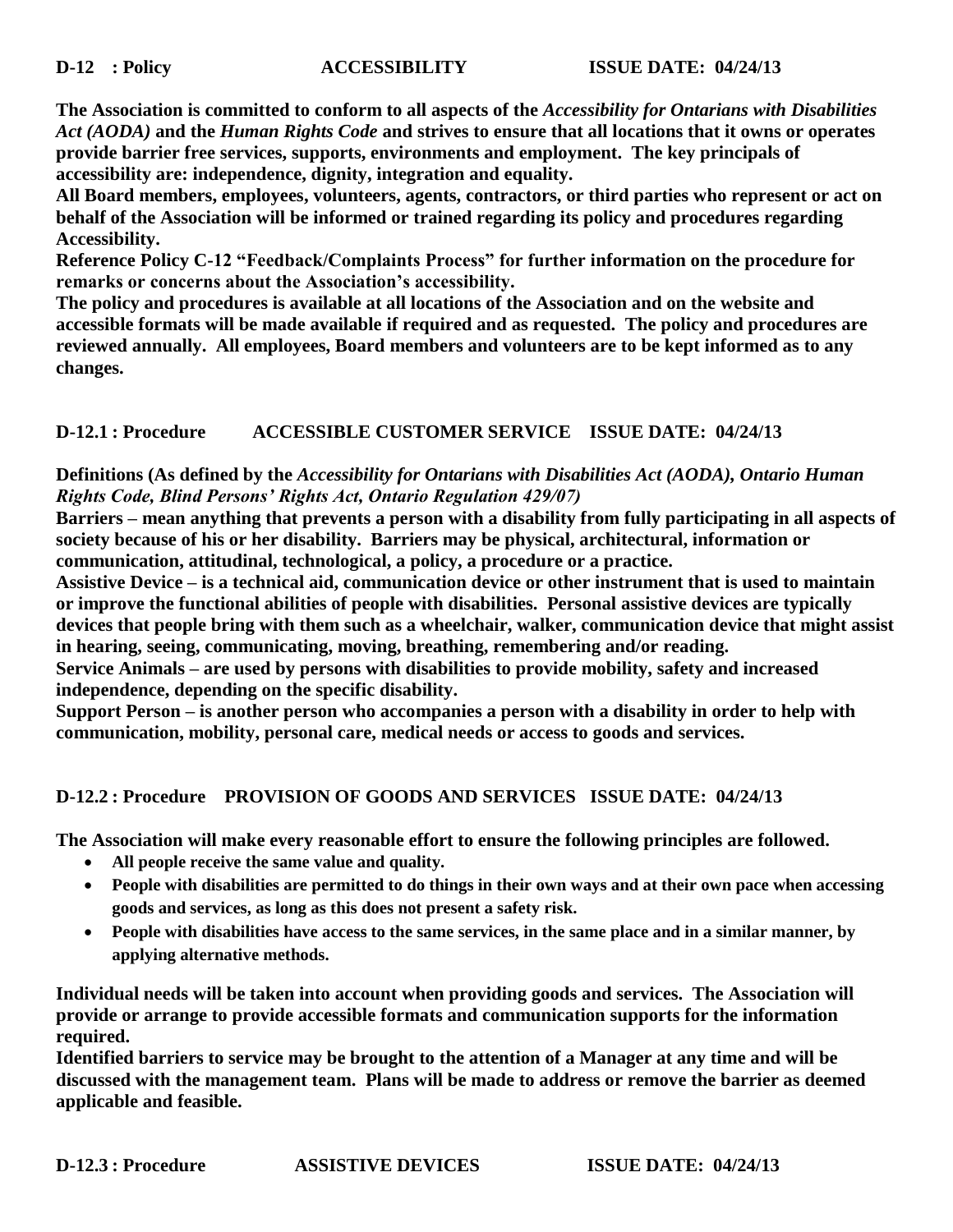**The need to use assistive devices by persons with disabilities to obtain, use or benefit from the Association's goods or services is allowed, unless otherwise prohibited due to health and safety or privacy issues. It is the responsibility of the person with a disability to ensure that his or her assistive device is operated in a safe and controlled manner at all times.**

**Where applicable, assistive devices owned and operated by the Association may be made available for use by persons with disabilities. In determining the suitability of an accessible format or communication support, the Association shall consult with the person making the request. Some employees of the Association are more knowledgeable and/or trained on the use of particular assistive devices and may be contacted to assist with the use of these devices, if possible.**

#### **D-12.4 : Procedure SERVICE ANIMALS ISSUE DATE: 04/24/13**

**Persons with disabilities may bring their service animal on the parts of the Association's premises that are open to the public or other third parties, but may be restricted in areas that are otherwise governed by other laws such as Health Protection and Promotions act. Note that persons' homes where services are provided are not open to the public.**

**In the event that a service animal is otherwise prohibited by law from the premise, the Association shall ensure that other measures are available to enable the person with a disability to obtain, use or benefit from its goods or services.** 

**It is the responsibility of the person with a disability to ensure that his or her service animal is kept in control at all times.**

**The Association may request verification from the person, if it is not readily apparent that the animal is being used by the person for reasons relating to his or her disability.** 

**Verification may include: A letter from a physician or nurse confirming that the person requires the animal for reasons related to the disability; a valid identification card signed by the Attorney General of Canada; or, a certificate of training from a recognized guide dog or service animal training school.**

#### **D-12.5 : Procedure SUPPORT PERSONS ISSUE DATE: 04/24/13**

**If a person with a disability is accompanied by a support person, the Association will ensure that both persons are allowed to enter the premises together and that the person with a disability is not prevented from having access to the support person. In situations where confidential information might be discussed, consent will be obtained from the customer, prior to any conversation where confidential information might be discussed.**

**D-12.6 : Procedure ADMISSION FEES ISSUE DATE: 04/24/13**

**Payment may be required by a support person for admission to a particular Association location/event. The Association will ensure that notice is given in advance by posting notice of admission fees for support persons.** 

**Notice will be provided ahead of time of what, if any, admission fees will be charged for a support person who may be accompanying a person with a disability to any events hosted by the Association.**